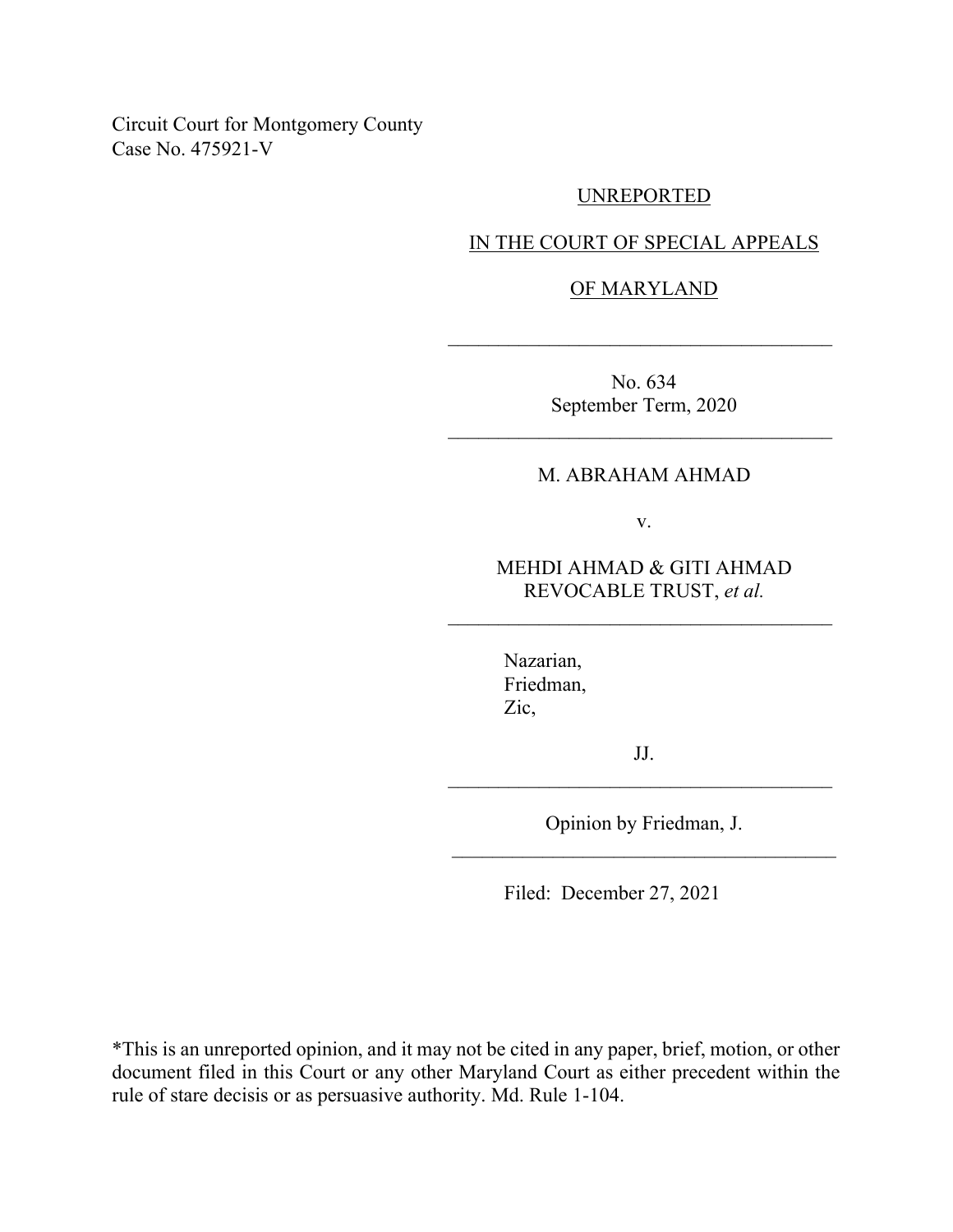–Unreported Opinion–

Following the death of his father, M. Abraham Ahmad ("Abraham")<sup>[1](#page-1-0)</sup> brought suit against his mother and siblings, seeking to have his father's revocable trust declared invalid and his father's estate administered instead under the fixed inheritance provisions of the Iranian Civil Code. The Circuit Court for Montgomery County determined that Abraham's suit was barred by the statute of limitations and granted the family's pretrial motion for summary judgment. For the reasons that follow, we affirm the judgment of the circuit court.

## **FACTUAL BACKGROUND**

Decedent Mehdi Ahmad and his family—his wife, Giti Tehrantchi, and their three children, Abraham, M. Jaffar Ahmad, and N. Linda Mansouri—emigrated from Iran to the United States in 1982. In the years preceding the family's move, Mehdi transferred assets from Iran to establish and fund two Maryland corporations. After the move, these corporations served as the family's primary means of income. [2](#page-1-1) They continue to be operated as family businesses with interests in commercial property.

In August 2008, Mehdi and Giti established the Mehdi Ahmad and Giti Ahmad Revocable Trust. The Trust was funded with Mehdi's interests in the family businesses, and after his death the remainder of his property and assets were to be added. The Trust would benefit Mehdi and Giti during the remainder of their lives, and upon their death, would benefit two of their children, Jaffar and Linda, and Jaffer and Linda's respective

<span id="page-1-0"></span><sup>&</sup>lt;sup>1</sup> Because many of the parties share the same surname, we refer to them by their first names.

<span id="page-1-1"></span> $2$  After Mehdi and his family left Iran, any assets remaining in the country were seized by the government.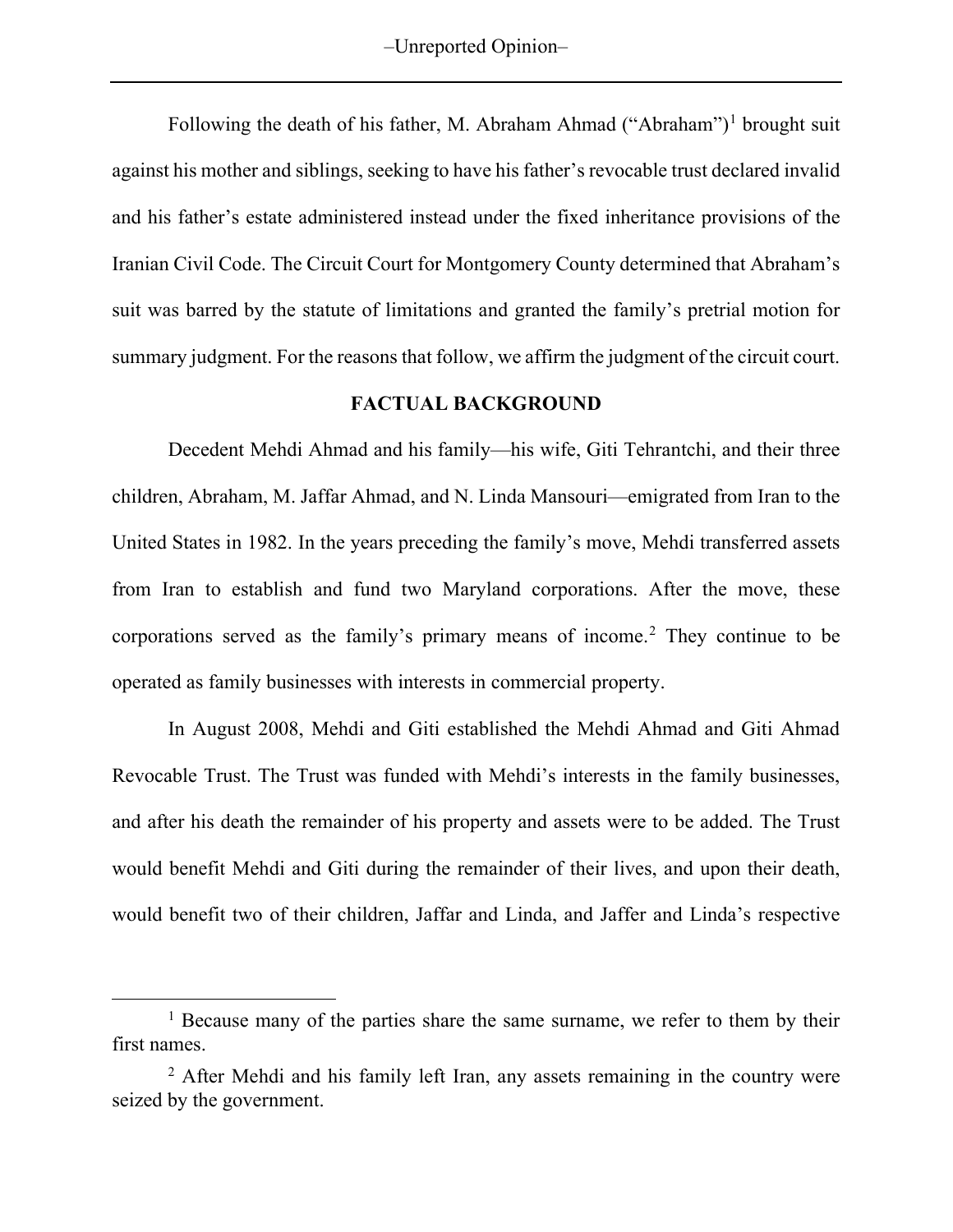heirs. The Trust specifically excluded their eldest child, Abraham, from ever being a trustee

or a beneficiary. This exclusion was contained in two sections of the Trust document:

10. Appointment of Successor Trustees … At no time shall the Settlor's son, M. ABRAHIM AHMAD,<sup>[[3](#page-2-0)]</sup> his heirs, nor issue, serve as Trustee of any trust hereunder.

\* \* \*

14. Exclusion of Beneficiary. Under no circumstances shall M. ABRAHIM AHMAD, nor any of his issue nor heirs, be a beneficiary of this Trust.

At the time that the Trust documents were being prepared in 2008, the family was already involved in litigation. In 2007, Abraham had filed suit against his sister, Linda, and several of the family-owned entities. *See Ahmad v. Eastpines Terrace Apartments, Inc.*, 200 Md. App. 362, 363-64 (2011) ("*Eastpines*"). As part of the discovery conducted during that litigation, Linda's counsel provided Abraham with a copy of the executed Trust documents showing that he was excluded as a beneficiary of the Trust.

Mehdi died on November 30, 2018. On November 27, 2019, Abraham filed suit against the Trust, and his mother<sup>[4](#page-2-1)</sup> and siblings, both in their individual capacities and in their roles as trustees (collectively the "Trustees"). Abraham claimed that under Iranian laws of succession, his right to inherit a fixed portion of Mehdi's estate automatically vested at his birth and created an indefeasible birthright inheritance. Abraham alleged that the Iranian compulsory inheritance laws should be applied to any and all assets that could

<span id="page-2-0"></span><sup>&</sup>lt;sup>3</sup> The Trust documents use this alternate spelling of "Abraham."

<span id="page-2-1"></span><sup>4</sup> Giti Tehrantchi died on December 18, 2019.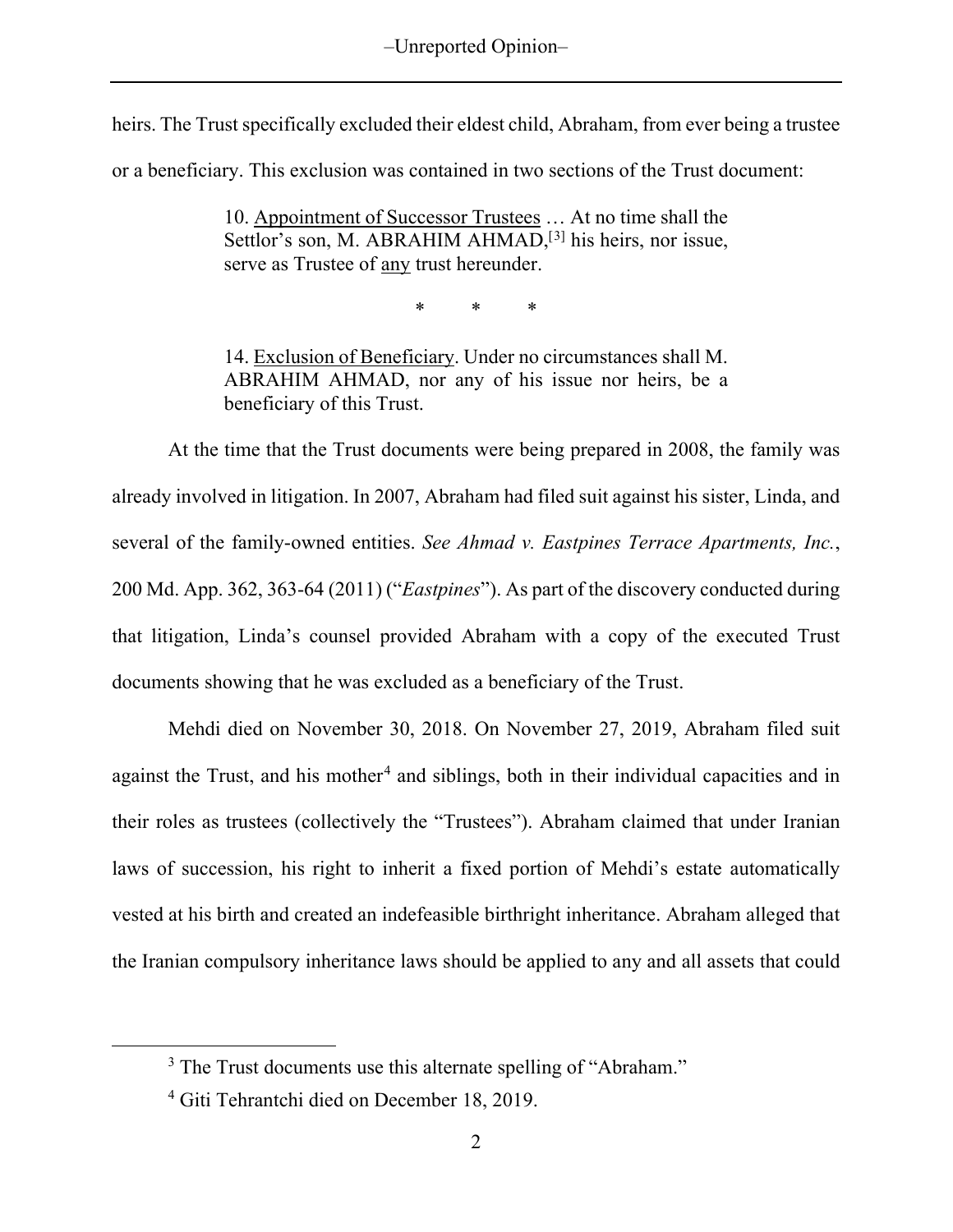be directly or indirectly traced to property and assets Mehdi owned when Abraham was born in Iran. Abraham sought a declaratory judgment that the Trust was void, and he alleged claims of conversion, constructive fraud, civil conspiracy, and tortious interference with expected inheritance against the Trustees for their involvement in the creation and administration of the Trust. Abraham further petitioned the court to assume jurisdiction over his father's estate and recognize his vested inheritance rights under Iranian law.

In February 2020, the Trust and Trustees filed a Motion to Dismiss, or in the Alternative, for Summary Judgment, arguing that Abraham's claims were barred by the statute of limitations and laches. The Circuit Court for Montgomery County granted the motion and dismissed the suit with prejudice. Abraham now appeals. For the reasons that follow, we conclude that Abraham's suit was indeed barred by the statute of limitations.<sup>[5](#page-3-0)</sup> We therefore affirm the ruling of the circuit court.

# **STANDARD OF REVIEW**

The Trust and Trustees filed their motion as a Motion to Dismiss or, in the Alternative, a Motion for Summary Judgment. When ruling on a motion to dismiss, a trial

<span id="page-3-0"></span><sup>5</sup> Because we conclude that Abraham's suit is barred by the statute of limitations, we do not reach the seven other issues he raises on appeal: (1) the Trust was void because it was not adequately funded at its inception; (2) the Trust was void because it was contrary to his vested inheritance rights; (3) there was a genuine issue of material fact as to whether Mehdi was still a domiciliary of Iran at the time of his death; (4) there was a genuine issue of material fact as to whether Mehdi's deposition testimony from the previous litigation showed an intent for Abraham to inherit, contrary to the Trust documents; (5) it was error to grant summary judgment before discovery was complete; (6) the Trust's choice of law provision was invalid because applying Maryland law would conflict with the public policy and laws of Iran; and (7) that his claims under the Iranian civil code are enforceable in Maryland courts.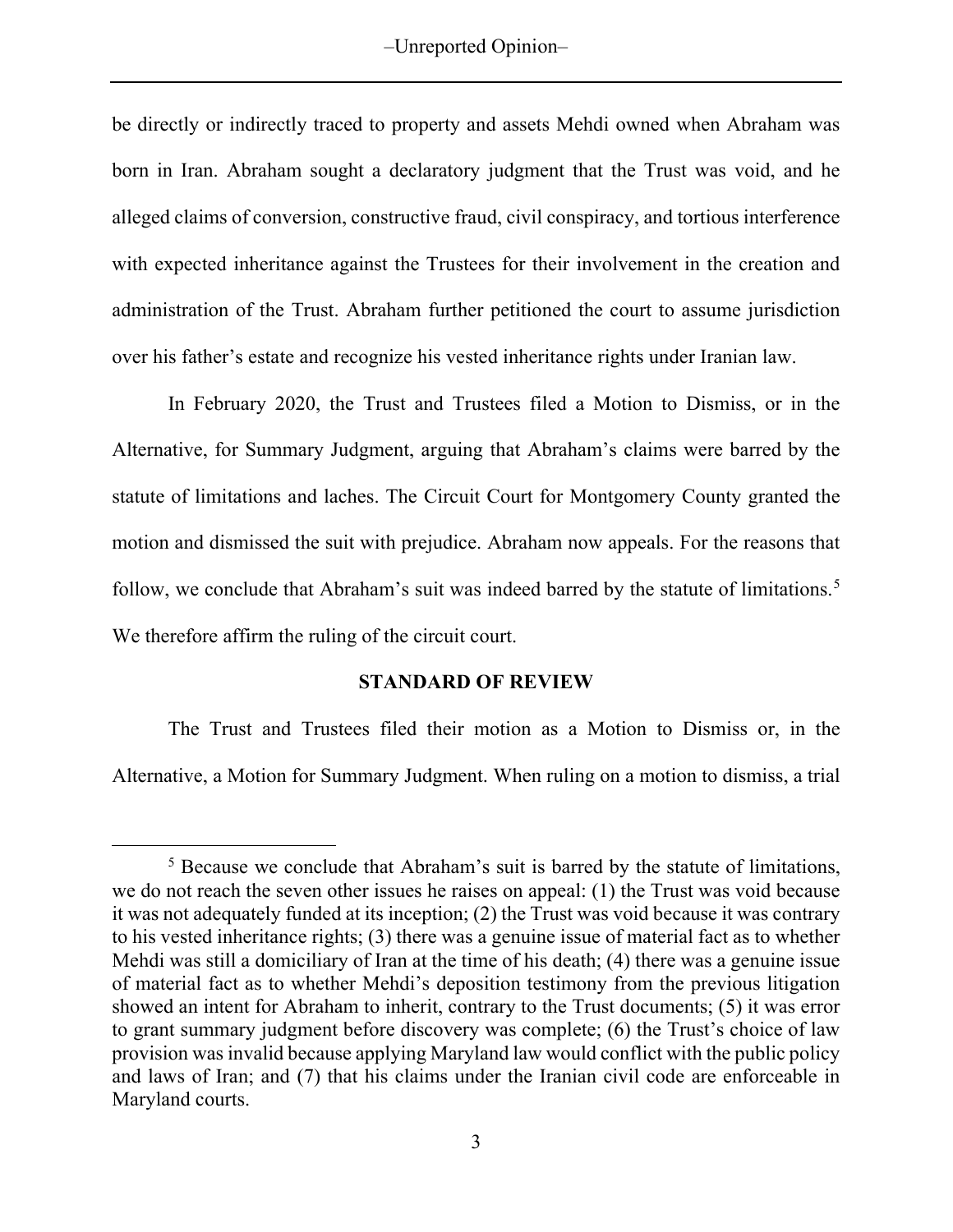court considers only the facts contained within the complaint and its supporting exhibits, if any. *D'Aoust v. Diamond*, 424 Md. 549, 572 (2012). If a motion to dismiss presents factual matters outside of the pleadings and those matters are not excluded by the judge, it is treated as a motion for summary judgment. *Id.* at 572-73; MD. RULE 2-322(c). In their motion, the Trust and Trustees presented factual information and supporting affidavits outside of the pleadings to establish when Abraham received a copy of the executed Trust document. We shall, therefore, treat the motion as one for summary judgment.

Summary judgment is proper "when there is no genuine dispute of material fact and a party is entitled to judgment as a matter of law." *Id*. at 574 (cleaned up). We review a trial court's ruling on a motion for summary judgment without deference. *Id.*

## **DISCUSSION**

"Under Maryland's discovery rule, the three-year statute of limitations period begins to toll when the plaintiff discovers, or through the exercise of due diligence, should have discovered, the injury." *Ver Brycke v. Ver Brycke*, 379 Md. 669, 699 (2004) (cleaned up); MD. CODE, CTS. & JUD. PROC. ("CJ") § 5-101. It is undisputed that Abraham received a copy of the executed Trust documents during discovery in the 2007-08 *Eastpines* litigation, putting him on notice that he was excluded as a beneficiary. Thus, even assuming the latest possible date within the 2007-08 timeframe, the three-year statute of limitations expired long before Abraham filed the current suit in 2019.

In opposition to this conclusion, Abraham contends that because the Trust was revocable, Mehdi could have changed it at any time, and as a result, there was no injury for Abraham to discover until after Mehdi's death when the Trust became irrevocable and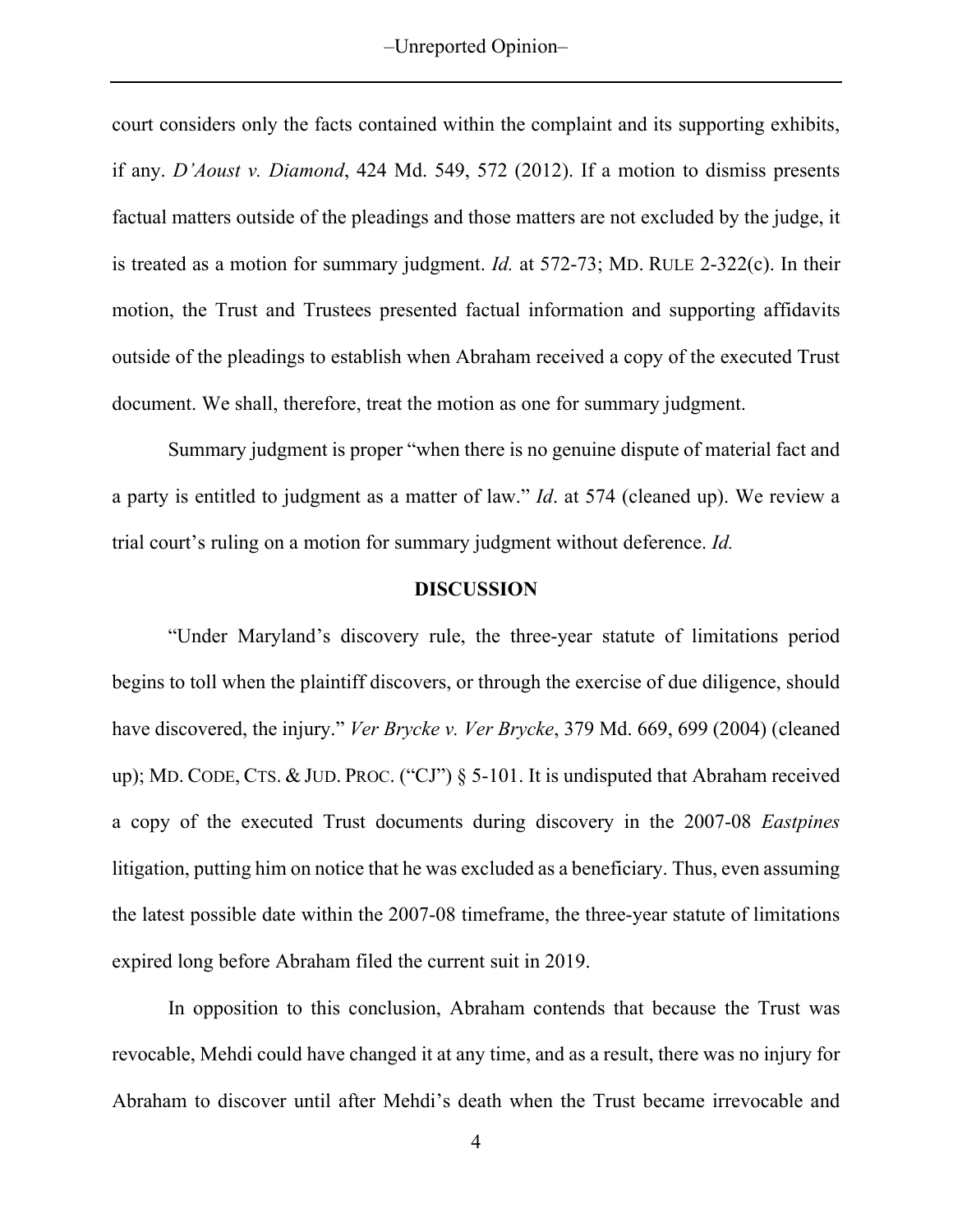–Unreported Opinion–

Abraham's inheritance rights became effective.<sup>[6](#page-5-0)</sup> We are not persuaded. "The statute of limitations begins to run when [a claimant] gain[s] knowledge sufficient to put them on inquiry notice generally when they know, or should know, that they have been injured by a wrong." *Lumsden v. Design Tech Builders, Inc.*, 358 Md. 435, 452 (2000). Abraham was made aware of the provisions of the Trust at the latest in 2008. From that date forward he had knowledge of the facts giving rise to his cause of action, and the statute of limitations was not tolled by the ability of Mehdi to revoke or amend the Trust documents. *See, e.g*., *Id.* ("pursuant to the discovery rule, a statute of limitations generally is not delayed by any period of investigation to ascertain the precise cause of the injury").

In the alternative, Abraham argues that the statute of limitations should be controlled by Section 14.5-605 of the Estates and Trusts article of the Maryland Code, which provides that his suit had to be filed "within the earliest of (1) 1 year after the death of the settlor; or (2) 6 months after the trustee sends the person a copy of the trust instrument and a notice informing the person of the existence of the trust, the name and address of the trustee, and the time allowed for commencing a proceeding." MD.CODE, EST. & TRUSTS ("ET") § 14.5- 605. Abraham's reliance on ET § 14.5-605 is, however, misplaced. Section 14.5-605 took

<span id="page-5-0"></span><sup>6</sup> It is not entirely clear whether Abraham is also arguing that the statute of limitations should be calculated based on when his cause of action accrued under Iranian law, rather than applying Maryland's discovery rule. We note, however, that under Maryland choice of law principles, procedural matters are controlled by Maryland law, and questions about the statute of limitations are procedural for choice of law purposes. *Lewis v. Waletzky*, 422 Md. 647, 664 (2011). Thus, even assuming that Iranian civil law would have applied to Abraham's substantive claims, the statute of limitations analysis would remain the same.